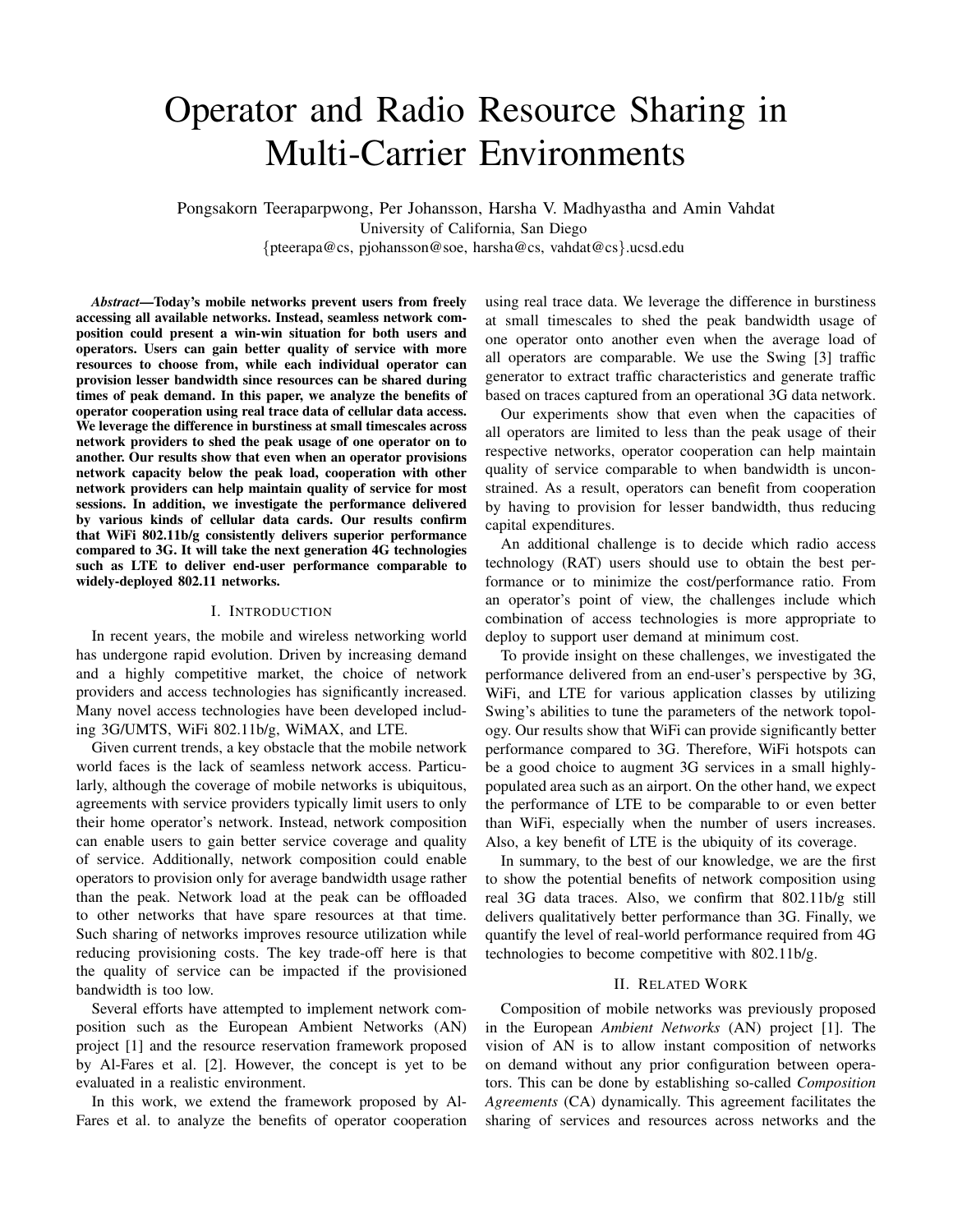

Fig. 1. 3G/UMTS network architecture and location of resource reservation components

compensation of usage can be regulated. The AN project delivered a system framework design [4] as well as validation and evaluation of the framework [5], [6].

As part of the AN project evaluation, Pöyhönen et al. [7] investigated the benefits of operator cooperation by using performance metrics for both operators and end-users. Their analysis showed that cooperation can provide better service availability and quality, leading to improved user experience and more benefits to operators.

Johansson et al. [8] analyzed the cost and performance of deploying heterogeneous access networks. Their results show that deployment cost can be significantly reduced and radio resources can be utilized more effectively. The results from the AN project [6] also show that all operators can reduce costs by using multiple radio access technologies and supporting cooperation with other operators.

There have already been numerous studies on the performance and usage of WiFi [9], [10] and 3G [11]–[13] deployments. Nevertheless, the performance evaluations of LTE are still limited. For example, Dahlman et al. [14] evaluated the performance of LTE compared to WCDMA and HSPA in a simulation environment.

## III. BACKGROUND

In this section, we provide some background on the different wireless access technologies we compare in our study, and systems from prior work that we use in our experimental infrastructure.

### *A. Wireless Access Technologies*

*1) 3G/UMTS Network Architecture:* Figure 1 shows the architecture of a 3G/UMTS network [15], [16] which consists of a *Radio Access Network* (RAN) and a *Core Network* (CN). An operator can maintain both *UMTS/HSDPA RAN* (UTRAN) and *GPRS/EDGE RAN* (GERAN) for backward compatibility of GSM devices. In UTRAN, the *User Equipment* (UE) connects to one of the base stations (*Node B*'s) via an WCDMA (Wideband Code Division Multiple Access) wireless interface which supports downlink and uplink capacities upto 384 and 128 Kbps, respectively. Some modern systems also support *High Speed Packet Access* (HSPA) enhancement to WCDMA, allowing UE to achieve up to 14.4 Mbps in downlink speed.

In our work, we focus on the *packet-switched domain* (PS-CN), which routes user IP packets to external PS networks, e.g., the Internet. PS-CN contains the *serving GPRS Support Nodes* (SGSNs) and *Gateway GPRS Support Nodes* (GGSN). The SGSN performs mobility management and access control. The GGSN then serves as a gateway to the external PS networks.

*2) WiFi:* 802.11-wireless LAN (WLAN), known as WiFi, is widely used in homes, enterprises, and public areas. The standards supported by most routers are 802.11b and 802.11g which have a maximum range of around 45 and 90 meters for indoor and outdoor respectively. The peak physical data rates is up to 54 Mbps for 802.11g. Due to the standardization, WiFi is easy to deploy with low cost. However, the main limitations include its range and mobility support.

*3) Long-Term Evolution (LTE):* LTE [17] is a new radio access standard developed by 3GPP aiming towards mobile broadband 4G. The system should support peak data rates of 100 Mbps and 50 Mbps on the downlink and uplink, respectively. The system allows rates upto more than 300 Mbps for the configuration with more antennas. Also, the round-trip time to RAN should be less than 10 ms. Many carriers globally have already started or plan to deploy LTE soon.

# *B. Resource Reservation Framework*

Al-Fares et al. [2] proposed a resource reservation framework to enable network composition across multiple wireless access technologies and operators. The proposed framework is based on the GENI [18] resource reservation system documented in [19]. In order to access the resource, the user must first have credits which are represented by signed *Tokens*. Tokens can be exchanged for a signed *Ticket* which is a promise to access the resource. The value of the token is open and abstracted. Any resource is also abstracted and described by an XML-style document.

Al-Fares et al. implemented a prototype of all components in Java. The Apache XML-RPC library is used as a communication medium between components.

This framework has four main components as shown in Figure 2.

- *Site Manager (SM)*: Every network has a SM that continuously monitors the local resources and donates available resources to the resource broker.
- *Resource Broker (RB)*: RB receives resources donated by SMs. It also matches requests from users with appropriate resources and issues the ticket based on users' tokens.
- *Component Manager (CM)*: CMs grant users access to the resource specified in the user's ticket.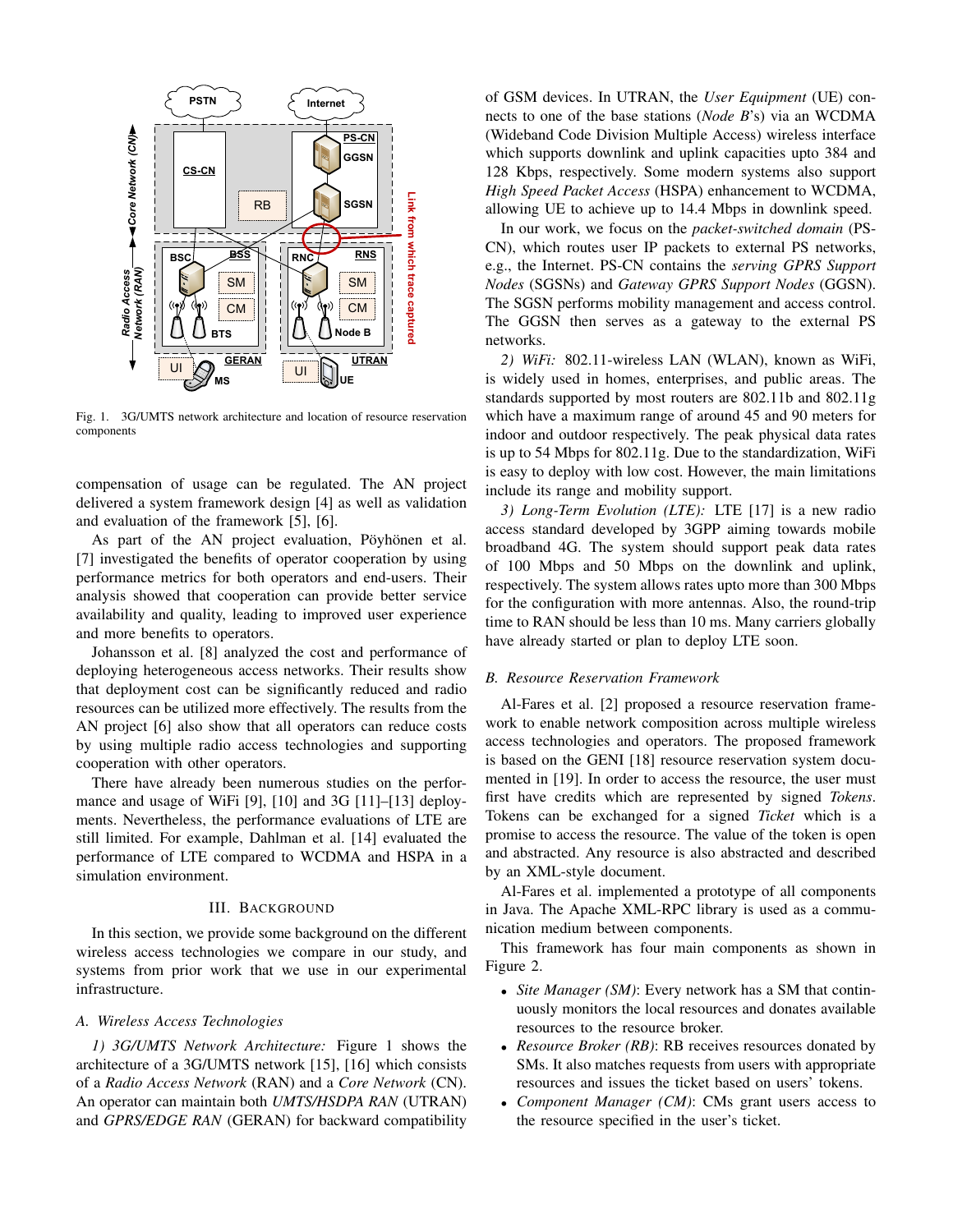

Fig. 2. GENI resource reservation components, which consist of following interactions: (a) resource donation, (b) ticket (resource) request, and (c) ticket redemption (resource allocation).

• *User Interface (UI)*: UI has resource discovery mechanism. When the user wants to acquire the resource, it first exchanges its tokens for a ticket through the resource broker (Figure 1(b)). Then it can redeem that ticket at the component manager to access the resource (Figure  $1(c)$ ).

Each operator can generate and give tokens to users when they pay their bill. Users can spend these tokens on any networks. Then those network providers will bill user's home operator for network usage.

For our experiments, we consider the resource reservation framework to be mappable to the 3G and WiFi network scenarios as follows.

- *3G/UMTS Network*: As shown in Figure 1, the UI component can be embedded in the mobile station's USIM/SIM. The SM and CM of a network would be co-located at each RNC and BSC. The SM can monitor resources at each RNS/BSS and donate available resources to the RB periodically. Finally, the RB can be located in the core network.
- *WiFi Hotspot*: Here too, the UI can be implemented on the user's devices such as laptops. The SM and CM can be embedded in the access point router. The access control of users can be dynamically configured by manipulating firewall rules in the access point. Finally, the RB would reside at the core network of the service provider.

# *C. Traffic Emulation*

We emulate these network scenarios using the *Swing* traffic generator tool [3]. We use Swing to first infer a network's characteristics from a trace from the network and then reproduce traffic that accurately captures burstiness across a wide range of timescales. Traffic generated by Swing comprises TCP connections and is responsive to custom network conditions.

Swing generates a simple dumb-bell topology for the emulation. The topology consists of a *target link* which corresponds to the link from which the original trace was captured. Nodes are attached to both sides of the target link, representing endhosts in the original trace. Due to the limited environment capacity, Swing collapses all emulated end-hosts into around 1,000 traffic generators. Swing then assigns a traffic generator to each node of the topology, with each generator assigned to play out TCP connections based on the traffic distributions that Swing inferred from the trace.



Fig. 3. Estimated (a) link delays and (b) link capacities from 3G trace.

Swing utilizes ModelNet [20], a network emulator, to emulate the dumb-bell topology. ModelNet consists of physical edge machines running multiple end-node applications, which are the Swing traffic generators and listeners in our case. All packets are routed through a ModelNet core machine which emulates the link bandwidth, latency, and loss rate of the topology being emulated. Previous work [20] shows that ModelNet can emulate traffic accurately up to 1 Gbps using a single core machine.

## IV. TRACE DATA

The traces we use in our experiments were captured live from an interface between an RNC and an SGSN in a commercial 3G/UMTS network during Winter 2008. The traces comprise only packet headers of user-plane data. In addition, the traces include traffic only from 3G PC card devices.

In our experiments, we use 30 minutes of the peak period as the input trace data for Swing to infer traffic characteristics. This period comprises approximately 20 GB of traffic in total, with 78% of the traffic on the downlink. On average, 696 users sent or received data in each minute, producing around 90 Kbps of aggregate bandwidth usage. Also, on average around 16,000 TCP flows are active every minute. Approximately 5% of traffic is non-TCP and is excluded from Swing traffic generation.

Figure 3(a) shows the distribution of link delays from client devices to the target link estimated by Swing. The median delay is 96 ms. The cause for the high latency is the 3G wireless link between the client and base station. Figure 3(b) shows the distribution of estimated uplink and downlink capacities by Swing. Bursty downlink traffic due to packet queueing results in most of the estimated downlink capacities reaching Swing's default maximum of 500 Mbps.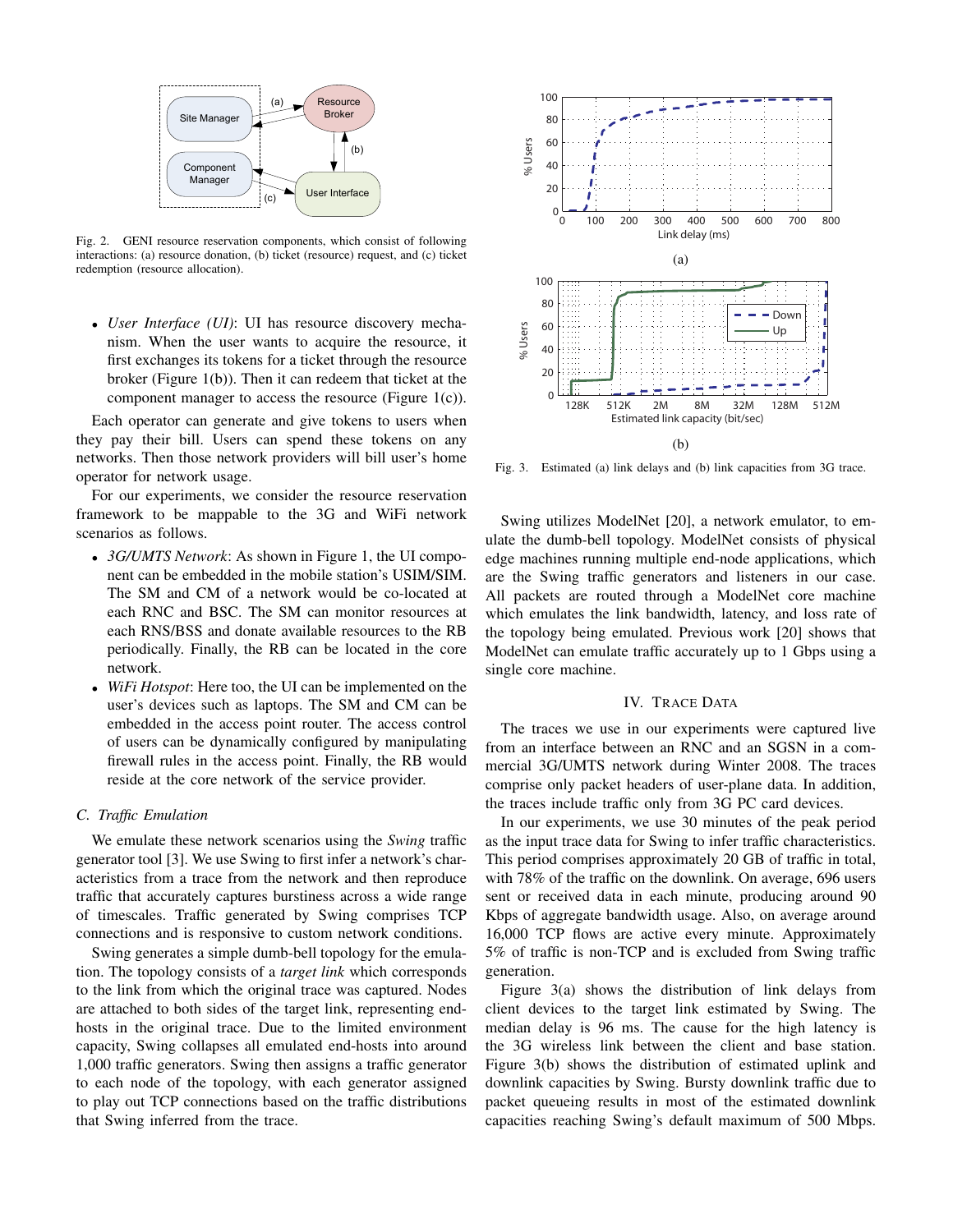Nevertheless, our evaluation of the traffic generated by Swing using wavelet-based analysis [21] showed that it is able to preserve burstiness in traffic at various time granularities. On the other hand, most estimated uplink capacities are close to their median of 400 Kbps which is typical for a 3G network.

On the other hand, regardless of the amount of traffic, only around 2% of users experience non-zero packet loss. We attribute very low loss rate to the effective loss recovery protocol, namely RLC [22], in the 3G wireless link layer and the typically stationary nature of laptop clients.

## V. MULTI-OPERATOR EXPERIMENTAL SETUP

We next evaluate various aspects of resource sharing between multiple operators by leveraging a resource peering framework. We explore the benefits of a scenario when every operator in the same area experiences roughly similar network load which is typically similar to real-world case. Due to the traffic burstiness, average network usage may be much lower than the peak usage. With operator cooperation and resource sharing, an operator might be able to offload some of the peak traffic onto other operators that have spare resources at that time. Consequently, we expect that operators can provision lesser bandwidth than their peak load while maintaining the same quality of service (QoS). Such sharing would also lead to higher resource utilization in each operator's network.

Since our traces comprise the aggregate traffic from many base stations at the RNC, we explore the situation when the capacity is limited at the RAN or in the core and higher up network. These capacities can be considered as a scarce resource in addition to radio resources since the provisioning comes with significant transmission cost.

Note that the network composition is not fully adopted in practice yet. Any real deployment would require more investigation into many aspects such as the right traffic sharing mechanism or pricing structure. Instead of getting into these issues, in our work, we are exploring the best case benefits of network composition.

## *A. Experimental Scenario*

In our experiments, we use Swing to reproduce 30 minutes of traffic during the peak period from the trace described in Section IV. We emulate an environment comprising two operators providing 3G/UMTS service. Each client is randomly assigned to one of the operators, i.e., both operators have a similar number of subscribers. Also, in this scenario, our aim is to reproduce aggregate characteristics of the trace, and hence, we do not separate the traffic into application classes.

We emulate three different network scenarios.

- 1) First, we let clients generate traffic normally through their home operator. We impose no bandwidth constraints on either operator's network, and operator cooperation is not employed. The QoS measured in this setting serves as a baseline.
- 2) Next, we limit the downlink capacity of both operators. In this case too, we do not allow for any resource sharing. We measure the QoS to gauge the impact.



Fig. 4. Two-operator topology with resource reservation components

3) Finally, we enable resource sharing between operators while retaining the capacity limits of the previous case. In this case, a client's session could be assigned to either operator's network based on the cooperation policy. The measurements in this case yield the benefit or harm of network composition.

We employ the following policy for resource sharing. The client will access its home operator's network if the available bandwidth is above certain threshold. If not, the client will access the network that has more available bandwidth. We set the threshold to 20% of the network's capacity in our experiments. This threshold is low enough that clients will still use their home operator when there is enough bandwidth, avoiding unnecessary access to other service providers. The threshold is also high enough to be responsive to congestion.

Regarding resource reservation procedure, at the beginning of every session, the client first contacts the resource broker, which is shared between the two operators. The resource broker decides the operator for the client to access based on the above sharing policy and issues a ticket to user in exchange for user's tokens. We assume that all parties involved have enough token to obtain the best case performance. The client then redeems the ticket with the component manager of the assigned operator and begins sending traffic. Thus, operator selection is performed for every new session and the operator is fixed for the entire session. Additionally, each operator has a site manager which continually monitors the available bandwidth and donates it to the resource broker every half a second. All control traffic is sent over separate control channels.

### *B. Implementation*

Our experimental setup consists of running Swing and ModelNet on a cluster of eight machines. One machine is setup as a ModelNet core, while the rest are edge machines running applications on end nodes of the emulated topology. All machines are powered by Intel Xeon 2.8 Ghz with 2 GB of memory and a Gigabit NIC. Each edge machine is responsible for emulating approximately 150 to 250 end hosts.

*1) Multi-operator Topology:* As mentioned earlier, Swing uses a dumb-bell topology. In this topology, the links connecting end nodes on one side of the target link represent the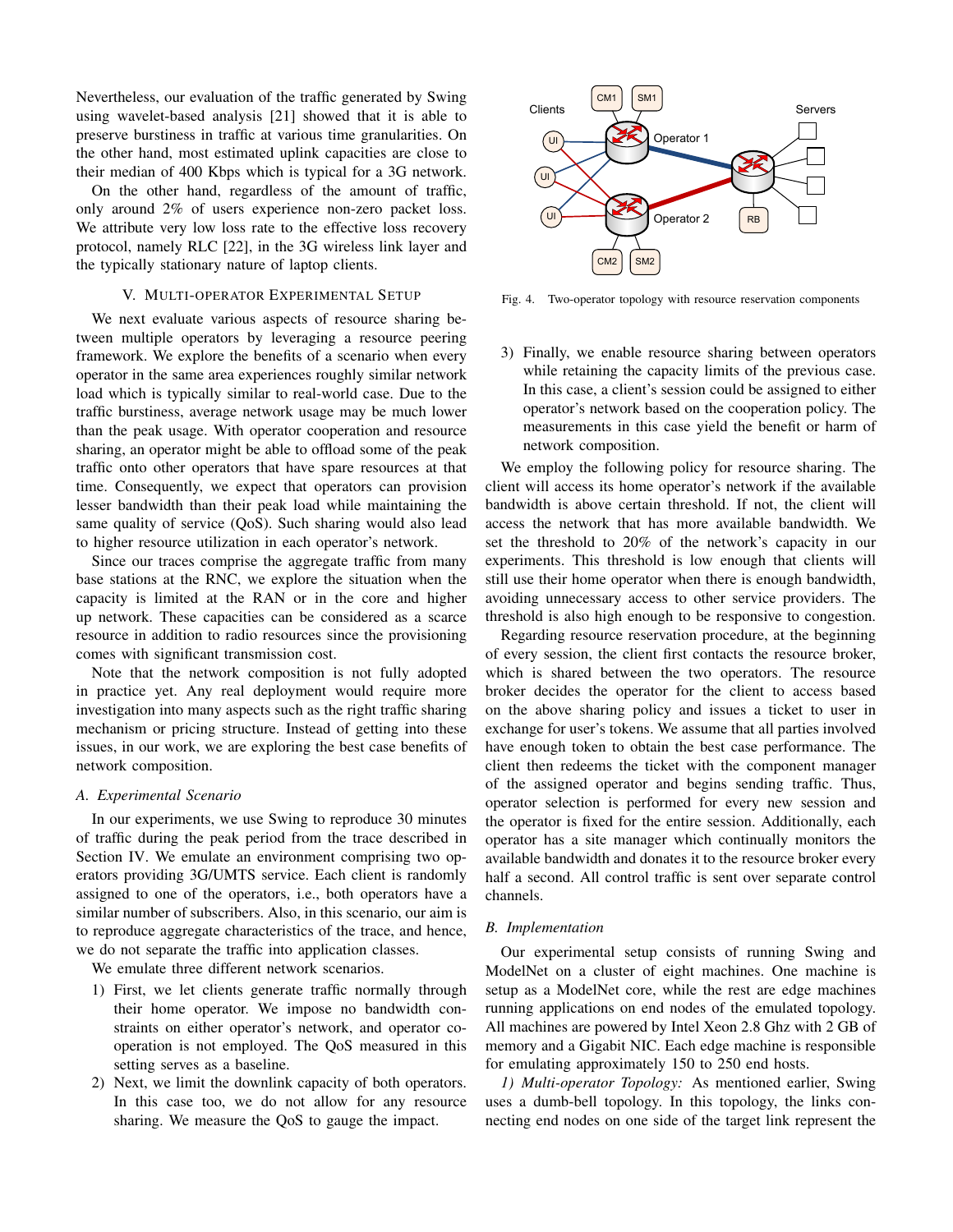paths from mobile clients to the RNC. Links on the other side represent the path from the SGSN to server hosts across the Internet. The target link itself represents a link between the RNC and the SGSN.

In our scenario, we assume congestion happens at the RNC or within the core network. Therefore, we consider the target link as the bottleneck link. Consequently, we can add another target link to represent a second operator as shown in Figure 4. One end of the new target link represents the RAN of the new operator. The other end can be shared with the first operator, assuming both operators have the same latency from the core network to the Internet. Every client node will have an additional link connected to the new operator, creating an alternate path to all destination servers. By assuming the latencies from clients to base stations and the load on base stations is the same for both operators, the characteristics of links connecting clients to the new operator will be the same as those to the first operator. Additionally, since Swing tends to overestimate link capacity, we cap the downlink and uplink capacities of clients to 3.6 Mbps and 512 Kbps based on characteristics of the 3G technology.

*2) Resource Reservation Framework Integration:* In order to support cooperation between operators, the resource reservation framework components described in Section III-B are integrated into the topology as shown in Figure 4. UIs are located at each client's node. We do this by integrating the UI into Swing's traffic generators. A generator starts sending traffic for a new session only once its UI has contacted RB and learned which operator it should access. For each operator, a SM and a CM are connected to the RAN side of the target link. The RB is connected to the other side which represents the core network. Additional links are added to carry control traffic. Further, we implemented a new component that runs on the ModelNet core machine to monitor the available bandwidth of links in the emulated topology. It logs its measurements to a file for each operator's SM to read periodically.

*3) ModelNet Modification:* ModelNet uses a set of fixed routing paths between every pair of nodes. These paths are computed and loaded at startup. In our scenario, however, each client has more than one path to each server, each of which corresponds to an operator. We therefore modified ModelNet to load multiple sets of paths for every pair of nodes. A new ModelNet interface is implemented for selecting the path (operator) for each pair of nodes to use. At startup, each client will be set to use the path of its home operator. Then during runtime, the CMs can use the interface to change the path or operator of each client-server pair dynamically.

# VI. MULTI-OPERATOR EXPERIMENTAL RESULTS AND **ANALYSIS**

In this section, we present results from the experimental setup described in the previous section. First, we explore the traffic and bandwidth usage for either operator. We then compare the quality of service when operators cooperate compared to when there is no cooperation. In making this comparison, we also investigate the overheads of the resource reservation



Fig. 5. Aggregate downlink bandwidth for each operator every 1 second when there is no capacity constraint



Fig. 6. Aggregate downlink bandwidth for each operator every 1 second when the capacities are limited to approximately 41 Mbps.



Fig. 7. Aggregate downlink bandwidth for each operator every 1 second when operator cooperation is supported and the capacities are limited to approximately 41 Mbps

system. Finally, we discuss potential alternate scenarios for resource sharing.

## *A. Traffic*

Figure 5 shows the aggregate downlink bandwidth at the target link for both operators at the granularity of 1-second bins. Though the average usage is roughly the same, at 33.8 and 33.5 Mbps, the two networks differ in the burstiness at smaller timescales.

Rather than have each operator provision for the peak bandwidth usage, we next evaluate three different scenarios where the downlink capacities of both operators are capped to their 80th, 90th, and 95th percentiles of bandwidth usage, which are approximately 37, 39, and 41 Mbps. Figure 6 shows the aggregate downlink bandwidth when the capacities are capped to 41 Mbps. The time series (not shown) looks similar when a cap of 37 Mbps or 39 Mbps are applied. In all three cases, there are periods when the usage of one operator's network reaches the limit while the other does not.

When resource sharing is enabled, network usage is distributed fairly equally across both operators, as shown in Figure 7 for the case of 41 Mbps cap. This is a consequence of the sharing policy, which specifies that at high network load,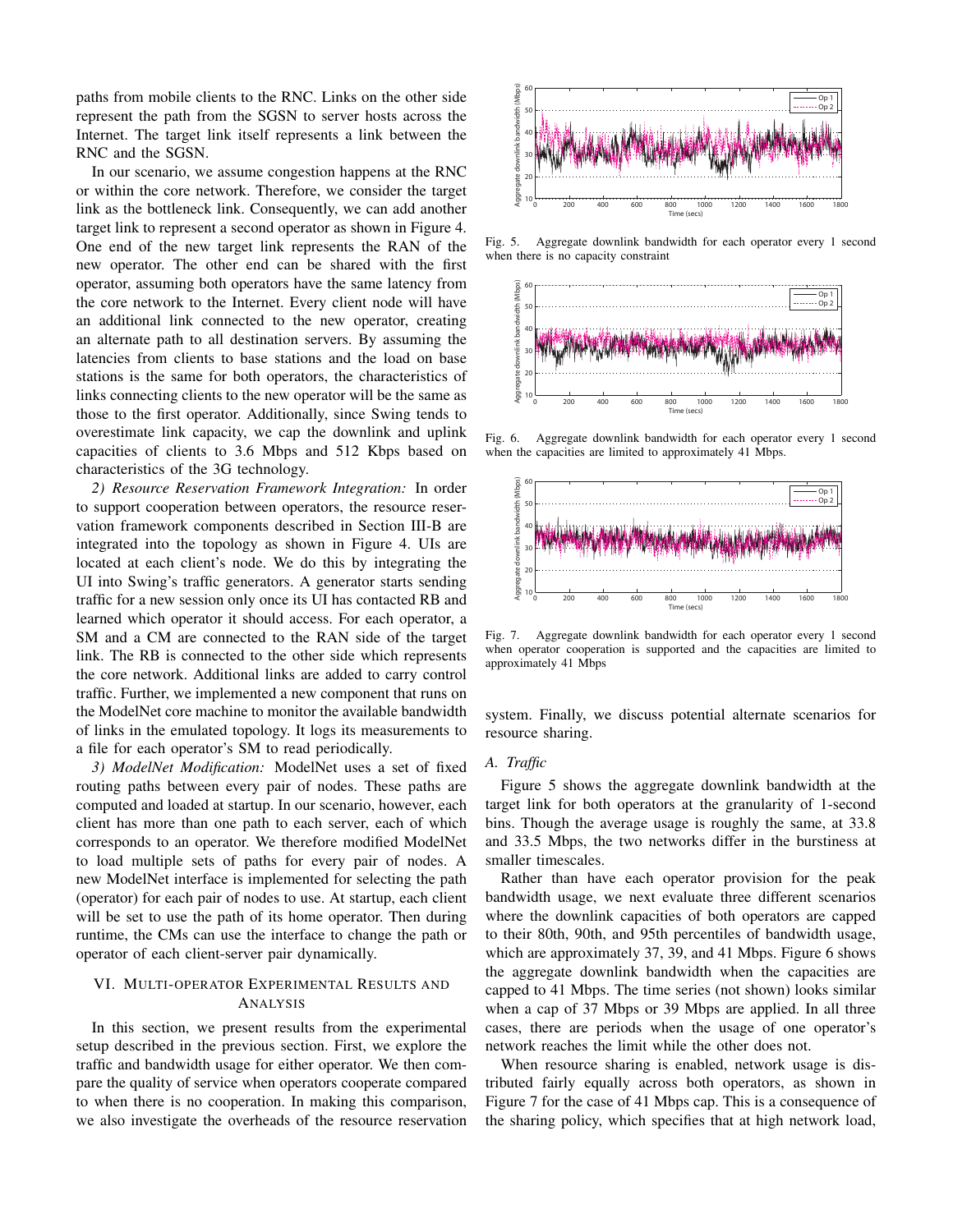TABLE I PERCENTAGE OF AMOUNT OF TRAFFIC SWITCHED TO ANOTHER OPERATOR FROM EACH ORIGINAL OPERATOR

| Cap                   | 37 Mbps |       |       | 39 Mbps | 41 Mbps |       |  |
|-----------------------|---------|-------|-------|---------|---------|-------|--|
| Original Op           |         |       |       |         |         |       |  |
| % switched<br>traffic | 52.0%   | 52.1% | 47.9% | 46.7%   | 37.7%   | 37.7% |  |

TABLE II AVERAGE TRANSFER RATES (KBPS) AT DIFFERENT PERCENTILES AND THEIR PERCENTAGES COMPARED TO THE NON-CONSTRAINED CASE FOR THE FIRST 200 SECONDS WITH BANDWIDTH CAPPED AT 37 MBPS.

|                    | w/o           | 37-Mbps constraint |              |  |  |  |
|--------------------|---------------|--------------------|--------------|--|--|--|
|                    | constraint    | $w/o$ coop         | $W / \cos p$ |  |  |  |
| $25^{th}$          | 4.69 (100%)   | 4.62 (98%)         | 4.84 (103%)  |  |  |  |
| $50^{th}$          | 19.82 (100%)  | 18.91 (95%)        | 20.27 (102%) |  |  |  |
| $75$ <sup>th</sup> | 52.63 (100%)  | 50.13 (95%)        | 53.57 (102%) |  |  |  |
| $90^{th}$          | 113.52 (100%) | 107.05 (94%)       | 111.19 (98%) |  |  |  |
| 95 <sup>th</sup>   | 170.37 (100%) | 157.36 (92%)       | 161.14 (95%) |  |  |  |
| $99^{th}$          | 292.91 (100%) | 276.49 (94%)       | 287.82 (98%) |  |  |  |
| $99.5^{th}$        | 363.07 (100%) | 315.65 (87%)       | 345.7 (95%)  |  |  |  |
| $99.9^{th}$        | 902.08 (100%) | 618.64 (69%)       | 753.03 (83%) |  |  |  |

traffic is assigned to the lesser loaded network. Further, when the cap is set to 37 Mbps (not shown), usage of both networks remains close to the cap for the entire duration, which indicates that the cap is relatively too strict.

Table I summarizes the amount of traffic switched to the operator other than the user's home operator. Since the amount of traffic generated by users of either operator is roughly the same, as is the fraction of switched traffic, both operators get assigned a similar amount of total traffic. The amount of switched traffic is highest when the cap is 37 Mbps, when the network is congested the most.

In a real deployment, when a user uses the service of another provider, the home operator needs to pay that provider for the network usage. Our results show high percentage of switch of traffic in general because our policy can cause unnecessary switch. Nevertheless, both operators still receive the same amount of traffic in the end. Hence, neither operator is at a disadvantage.

## *B. Quality of Service*

Next, we measure quality of service by each session's average downlink transfer rate. We compute the average transfer rate of a session by dividing the total bytes downloaded by the total active time, i.e., the duration of the session minus the periods when the session is idle. Note that we do not include latency of the resource reservation procedure to the transfer rate calculation.

For this evaluation, we focus on the first 200 seconds of the experiment when bandwidth is capped at 37 Mbps. Table II compares the distribution of average transfer rates of sessions during this period, in the three cases evaluated: 1) without any bandwidth cap, 2) with bandwidth capped but without any cooperation between operators, and 3) with bandwidth capped and cooperation enabled. Though the average transfer rates are similar at lower percentiles in the three cases, at



Fig. 8. CDF of session's resource reservation overheads in log scale

the  $99.9<sup>th</sup>$  percentile, performance measured as a fraction of that obtained when no cap is applied considerably improves from 69% without cooperation to 83% with cooperation. Thus, when provisioned capacity is limited, operator cooperation can help improve user performance close to that when there is no capacity constraint. Note that we do not measure the packet loss separately because it is already accounted for by TCP throughput.

## *C. Resource Reservation Overheads*

Next, we evaluate the overheads imposed by the resource reservation framework. Figure 8 shows the CDF of persession latency overhead experienced at the beginning of each session for the 37 Mbps constraint case. These distributions are independent of the bandwidth cap because the control traffic has its own dedicated channel. This overhead includes two XML-RPC calls from the client—first to the RB, and second to the CM at the assigned operator. The overhead distribution is heavy-tailed with a relatively high median of 573 ms for the total latency.

The average processing time at the RB and CM is only 43 ms in total. The dominant component of the remaining overhead latency is the 3G wireless link latency. Since 3G clients already experience a significant connection setup delay, it may be possible to merge the delays imposed by the resource reservation system into the existing setup routine.

Note that the high setup delay can affect the performance of resource sharing since it introduces a gap between when an operator is chosen for the user and when the user can actually access the network. However, in our experiments, we do not a see significant gain when the client's link latency is ignored for control traffic.

With regard to resource donation, the average latency for SMs to make a donation to the RB is 32 ms with relatively low deviation since these components are connected by wired links.

The control traffic accounts for only about 0.8% of data traffic on average. In a real deployment, the RB, which both processes resources donations and matches requests from users with resources, could be a bottleneck. However, it is possible to deploy multiple RBs, each of which is responsible for a subset of sites, and let them exchange information periodically.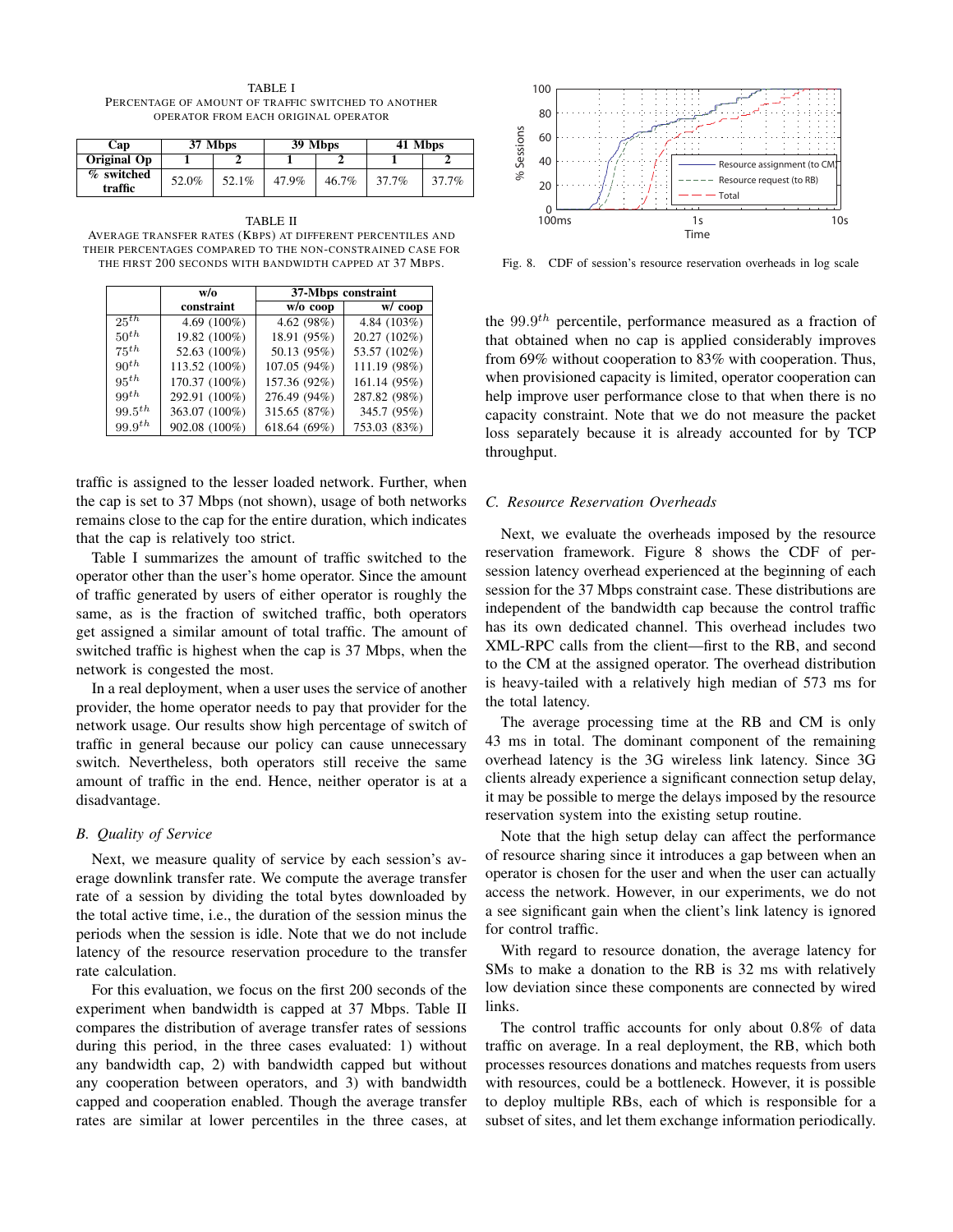## *D. Alternate Scenarios*

We also explored an alternate resource sharing policy which assigns a session to the other operator only when the home operator has reached maximum capacity. However, switching occurs only when congestion has already set in. Congestion can be hard to detect when the traffic gets bursty at a timescale smaller than the monitoring interval. As a result, this policy is not as effective as we hoped.

Also, another potential scenario is to leverage burstiness in traffic to reduce the contention at the base station (radio resources) by shedding the load onto the base station of other service providers within a cell or sector area. We expect to see more potential benefits of operator cooperation from this scenario, since users typically tend to experience drop in network quality due to congestion at the base station. We leave this for future work when we obtain more detailed trace data and has better emulation tool.

# VII. ALTERNATE AND FUTURE ACCESS TECHNOLOGIES

In this section, we compare the performance delivered by 3G, WiFi and LTE access networks for various application classes. Although each access technologies have distinct parameters in terms of bandwidth, we try to simulate and measure the real throughput perceived by users by exploiting Swing capability to capture and generate traffic and network model based on realistic traffic.

# *A. Experimental Setup*

First, we classify the traffic in our trace data (Section IV) into one of the following application classes. The percentage within braces indicates the fraction of total number of bytes accounted for by the respective application class.

- HTTP (34%): HTTP and HTTPS protocols. This can also include Flash video streaming under HTTP protocol.
- Streaming (5%): RTSP (Real Time Streaming Protocol), RealPlayer, Quicktime, and Shoutcast streaming. Some protocols send data separately via UDP which is not included in this class.
- P2P (40%): BitTorrent, eDonkey, and Gnutella.
- Other TCP (21%): Any other TCP applications, such as email, file transfer, and instant messaging. However, these known protocols constitute less than one percent of total traffic. Majority of this class comprises traffic on non-standard ports which we were not able to classify.

We use Swing's dumb-bell topology and modify the characteristics of links on the client's side based on the access technology being studied.

*a) 3G Link Characteristics:* For 3G, we use the same characteristics as described in Section IV, capping the downlink and uplink bandwidth to 3.6 Mbps and 512 Kbps.

*b) WiFi Link Characteristics:* We used Swing to estimate WiFi link characteristics from the WiFi tcpdump traces from the Jigsaw project [23], [24]. The traces, captured at the gateway that interfaces the UCSD campus network with the CSE wireless VLAN, consist of aggregate traffic from 40 802.11b/g access points. There are about 46 users using the network on average in every minute, producing an aggregate bandwidth of 2.8 Mbps on average. We estimated only uplink capacities and used it for both uplink and downlink because Swing highly overestimates the downlink capacity in this case. The median link capacity is 18.6 Mbps and 95% of users have capacity less than 30 Mbps. For link delay, the median is 1.39 ms and 95th percentile is 4ms. These characteristics are significantly better than those of 3G access. However, approximately 16% of users experience packet loss, which is higher than with 3G. We assigned the link characteristic values to clients based on these distributions and used Swing to generate traffic as before.

*c) LTE Link Characteristics:* Since LTE technology is still not in commercial service, real trace data is not available. Thus, evaluations of LTE published so far are mostly based on simulations and vary significantly depending on the simulation parameters. Consequently, we chose to estimate LTE link characteristics by scaling the estimated 3G link characteristic distributions based on the 3G and LTE specifications. For link bandwidth, the maximum downlink bandwidth that clients in our 3G trace can achieve is no more than 2-3 Mbps due to the early version of HSPA. On the other hand, LTE can support up to 100-300 Mbps in an ideal condition. Consequently, we scale the bandwidth of all clients by a factor of 20. For link latency, 3G WCDMA/HSPA has RAN RTT of approximately 100-150 ms, while the RTT of LTE can be as low as 10 ms. Therefore, we scale down all 3G link latencies by a factor of 10.

#### *B. Experimental Results and Analysis*

Table III compares various percentiles (across sessions) of average transfer rates for different application classes with 3G, WiFi, and LTE. We see that the median transfer rates with WiFi are roughly double those with 3G. The differences are even greater for higher percentiles. This is due to a big difference in both latencies and capacities of clients between the two access technologies. Median link latency of WiFi is almost two orders of magnitude lower than 3G, and median bandwidth of WiFi is greater by about a factor of 5.

On the other hand, LTE can deliver performance comparable to WiFi in most cases. The streaming application class can even perform better using LTE in many percentiles. Although the link capacities of LTE clients are better than those of WiFi clients, the link latencies are not. Consequently, streaming applications which involve large volume transfers can gain more benefits from LTE's higher bandwidth, while WiFi's better latency has greater impact on performance for applications which comprise small flows.

Our estimates of WiFi link characteristics are extracted from traces captured from a lightly-loaded network. When the number of users is increased, we expect to see a significant drop in performance for WiFi. On the other hand, LTE has been developed to scale much better than WiFi. Therefore, LTE is likely to outperform WiFi under heavy load.

Overall, we conclude that WiFi is a good candidate to augment 3G services in a small highly-populated area such